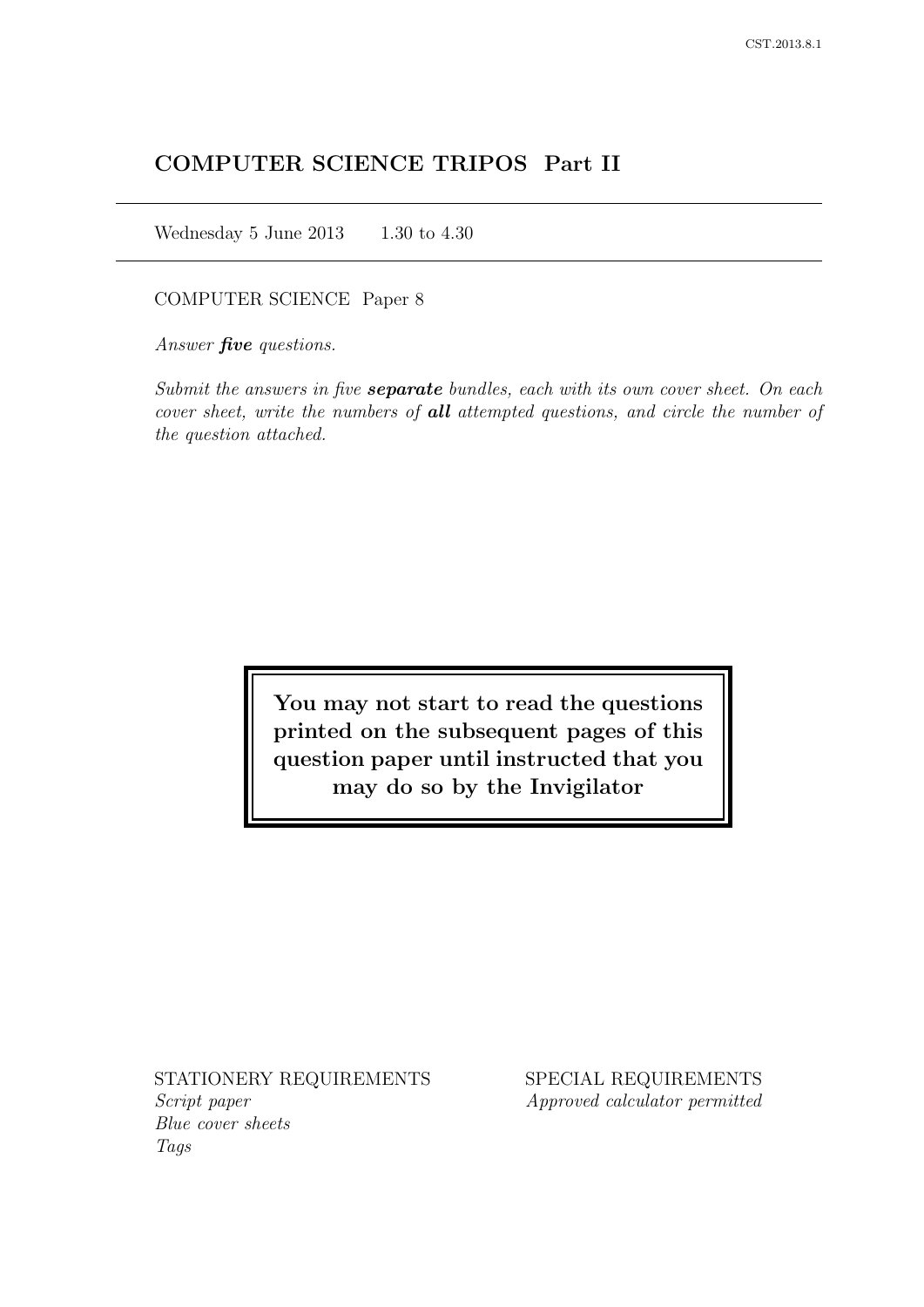# 1 Advanced Graphics

(a) Beginning with a sphere of stone, a sculptor slices the sphere in half and carves a curving path of semi-circular cross-section, tracing the letter S into the flattened face of the sphere as shown at left:



The top and bottom of the S perfectly touch the top and bottom of the hemisphere. The dimensions of the sculpture are as follows:

- Sphere radius: 100cm
- Line width: 20cm
- Radius of the ends of the S: 10cm

Describe how you would build this sculpture using the technique of Constructive Solid Geometry. Assume that you have only three primitives, each centred on the origin:

- A *cube*, where each edge is 10cm long.
- A *sphere*, of radius 100cm.
- A torus, where the radius of a cross-section of the tube is 2cm and the ring of the tube is a circle of radius 9cm. The torus lies in the  $xy$  plane.

For full marks, specify every transformation, in order, for every primitive (e.g., "Translate the cube by 1m up  $x$ " or "Rotate this object by 45 degrees around the z-axis") and every binary operation between primitives. [8 marks]

- $(b)$  (i) Given two disks of radius 1, one centered at  $(1, 1, 1)$  with normal vector  $(0, 0, -1)$  and the other centered at  $(1, 1, -1)$  with normal vector  $(0, \sqrt{2}, \sqrt{2})$ , compute the exact *radiosity* view factor between them. Clearly state the equation you use. Assume there is no occlusion between the two disks. [4 marks]
	- (*ii*) Briefly describe an efficient mechanism for using modern hardware to compute (approximate) view factors between patches in a radiosity system, including occlusion. [4 marks]
	- (*iii*) Describe a hybrid method which could produce images which both solve the global illumination problem with a radiosity solution and also correctly portray lighting phenomena such as caustics. [4 marks]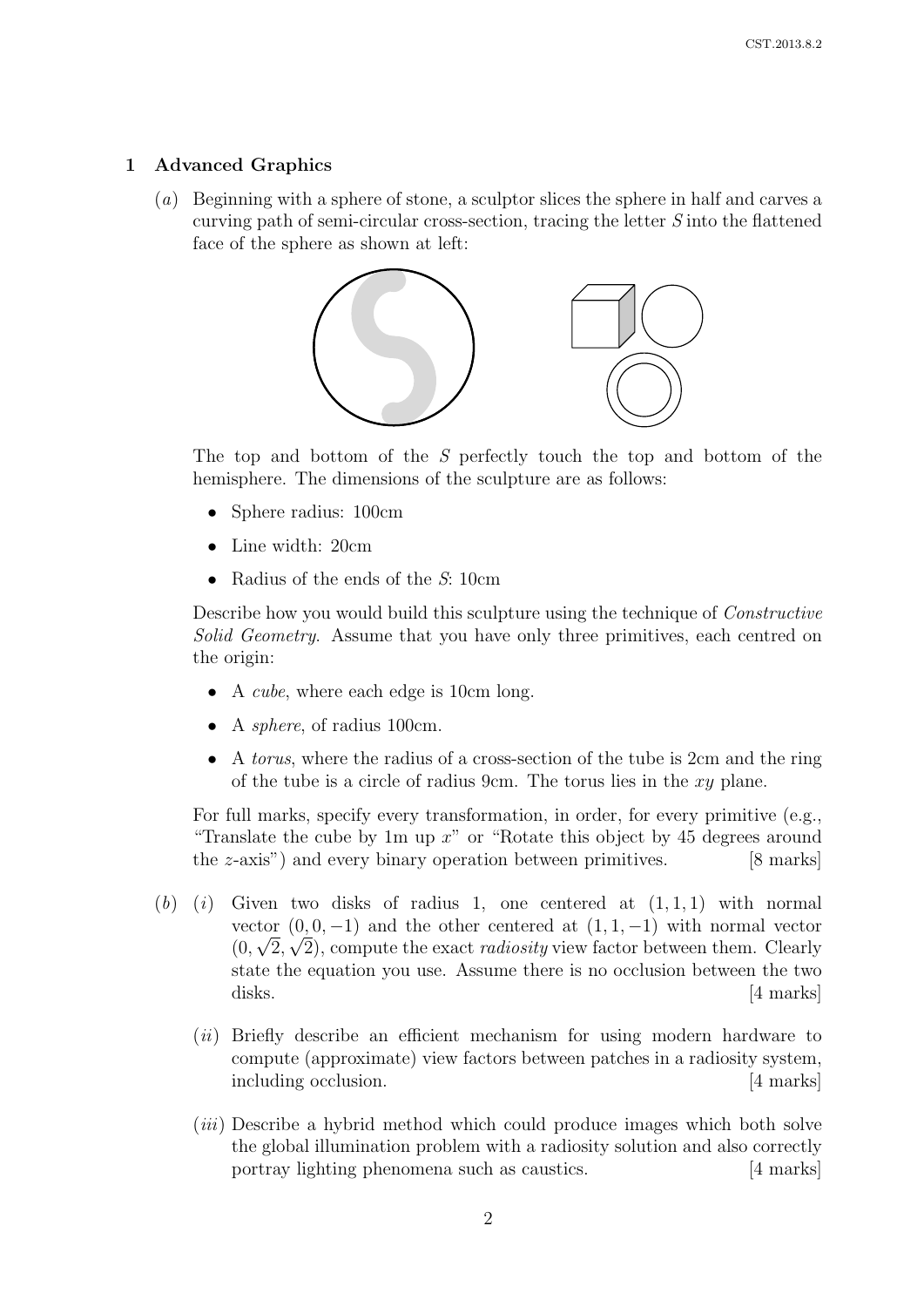# 2 Artificial Intelligence II

- (a) Denoting the *utility* of a state s of the world by  $U(s)$ , and given that we have evidence E regarding the world and probability distribution  $Pr(s|A =$  $a, E$ ) modelling the effect of taking specific actions, define the *expected utility* associated with taking an action. [2 marks]
- (b) Evil Robot is, despite his undoubted evilness, very shy where romance is concerned. He has fallen for a beautiful vacuum cleaner, called SN05718, and is wondering whether to ask her to accompany him for a change of oil. He rates the utility of going alone as  $-10$  and the utility of being accompanied as  $+100$ . Being shy, he feels that if he asks her then she will accept with probability 0.1, but if he does not then there is a small chance of 0.01 that she will in fact ask him. What is the expected utility of this situation? [3 marks]
- $(c)$  If in the scenario described in part  $(b)$  we discover that it is possible to obtain further evidence  $E'$  in addition to  $E$  regarding the world, derive an expression for the value of perfect information associated with finding the value of  $E'$ . [5 marks]
- (d) Evil Robot has a plan to acquire SN05718's diary to find out whether or not she likes him. He believes that the likelihood of her liking him is 0.3. Also, if she likes him and he asks her to accompany him he thinks she will accept with probability 0.7, whereas if he does not ask she will in any case accompany him with probability 0.4. On the other hand, if she does not like him then the corresponding probabilities are 0.05 and 0.01. It will cost Evil Robot 15 to get someone to steal the diary. Compute whether or not he should. [10 marks]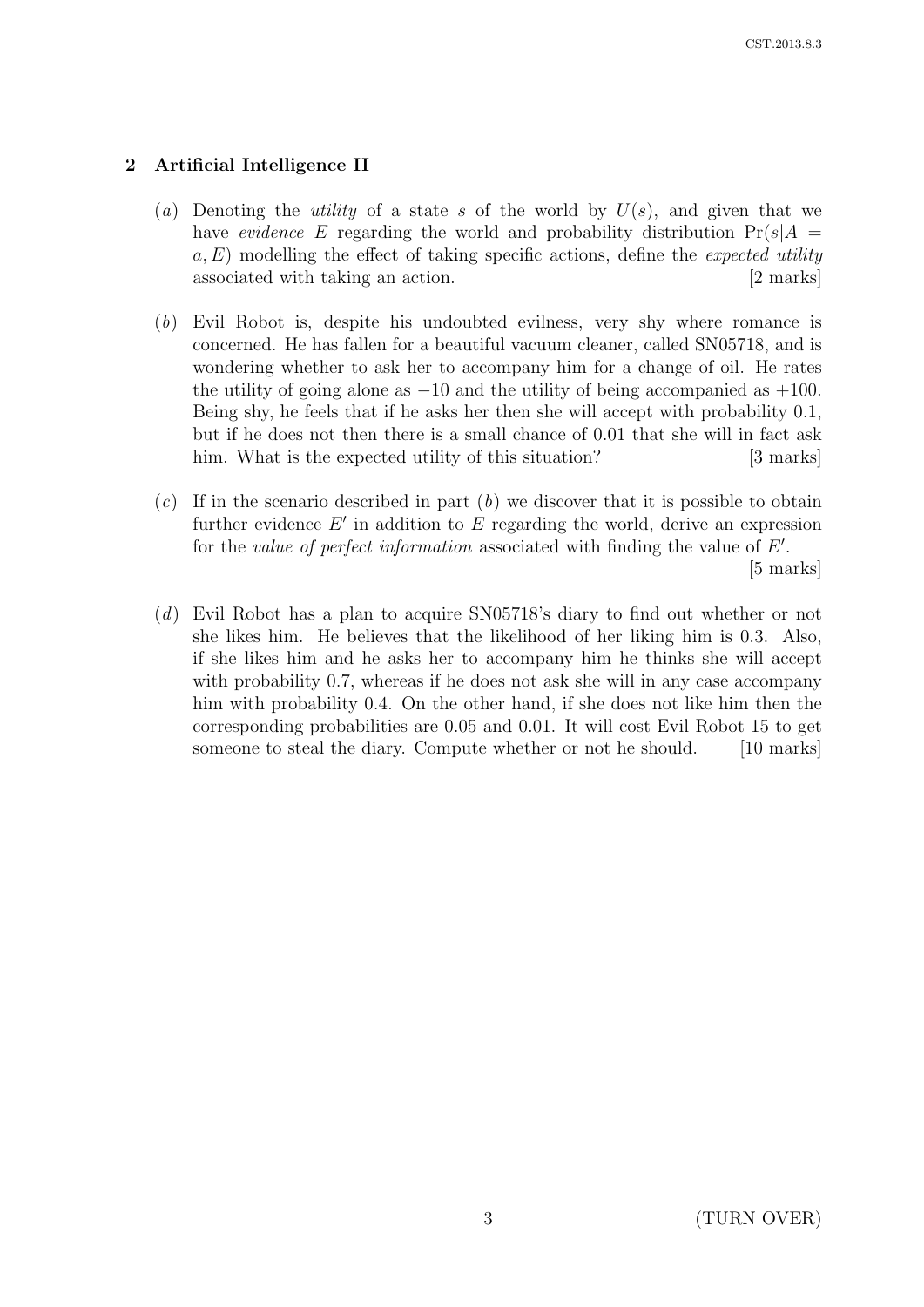# 3 Comparative Architectures

- (a) How do superblock and trace scheduling differ? [4 marks]
- (b) How might a programmer improve the performance of a program given detailed knowledge of a processor's memory hierarchy? [6 marks]
- (c) Larger scale networks, i.e. those involving chip-to-chip or longer distance communications, have been designed for many years. What new challenges and constraints are introduced when designing on-chip networks? [6 marks]
- (d) As fabrication technologies scale the performance of wires improves slowly relative to that of transistors. Why is this particularly problematic when attempting to increase the performance of superscalar processors? [4 marks]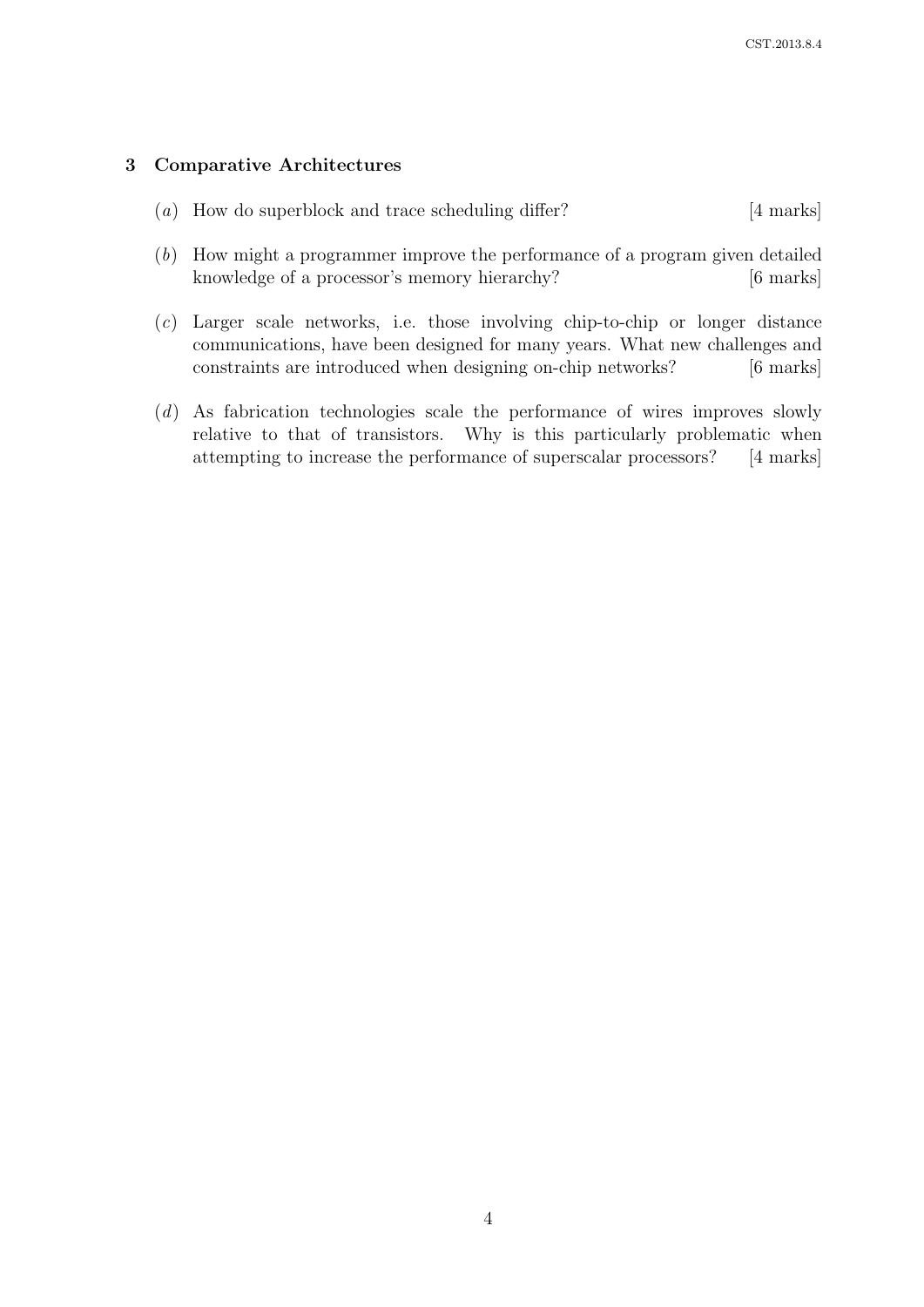#### 4 Computer Systems Modelling

Consider a single server queue with customer arrivals occuring at times of a Poisson process of rate  $\lambda$ . Customers are served with independent exponential service times which have mean  $1/\hat{\mu}$  if there are less than k customers present and mean  $1/\mu$  if there are  $k$  or more customers present and where  $k$  is fixed. The number present,  $n$ , can be modeled as a birth-death process with the birth rates  $\lambda_n = \lambda$  for each  $n = 0, 1, 2, \ldots$ and state-dependent death rates

$$
\mu_n = \begin{cases} \hat{\mu} & 1 \le n < k \\ \mu & n \ge k \end{cases}
$$

.

Write  $\hat{\rho} = \lambda / \hat{\mu}$  and  $\rho = \lambda / \mu$  and assume that  $\rho < 1$ .

- (a) Find an expression for  $\pi_n$  the probability of being in state *n* under the equilibrium distribution which you may assume to exist. [4 marks]
- (b) Show that if  $\hat{\mu} = \mu$  then your result for  $\pi_n$  in part (a) coincides with the case of a M/M/1 queue, namely  $\rho^{n}(1-\rho)$ . [1 mark]
- $(c)$  Find an expression for L the expected number of customers in the system. [6 marks]
- (d) Show that

$$
L_q = L - (1 - \pi_0)
$$

where  $L_q$  is the expected number of customers in the queue waiting for service. [2 marks]

 $(e)$  Find expressions for the expected time, W, that a customer spends in the system and the expected time,  $W_q$ , that a customer spends waiting for service.

[2 marks]

 $(f)$  Consider an example where customers arrive according to a Poisson process with a mean inter-arrival time of 30 minutes. Suppose that the service times are exponential with mean 40 minutes if there are no customers waiting but have mean 20 minutes if there are any customers waiting. Compute  $\pi_0$ , L,  $L_q$ , W and  $W_q$ . [5 marks]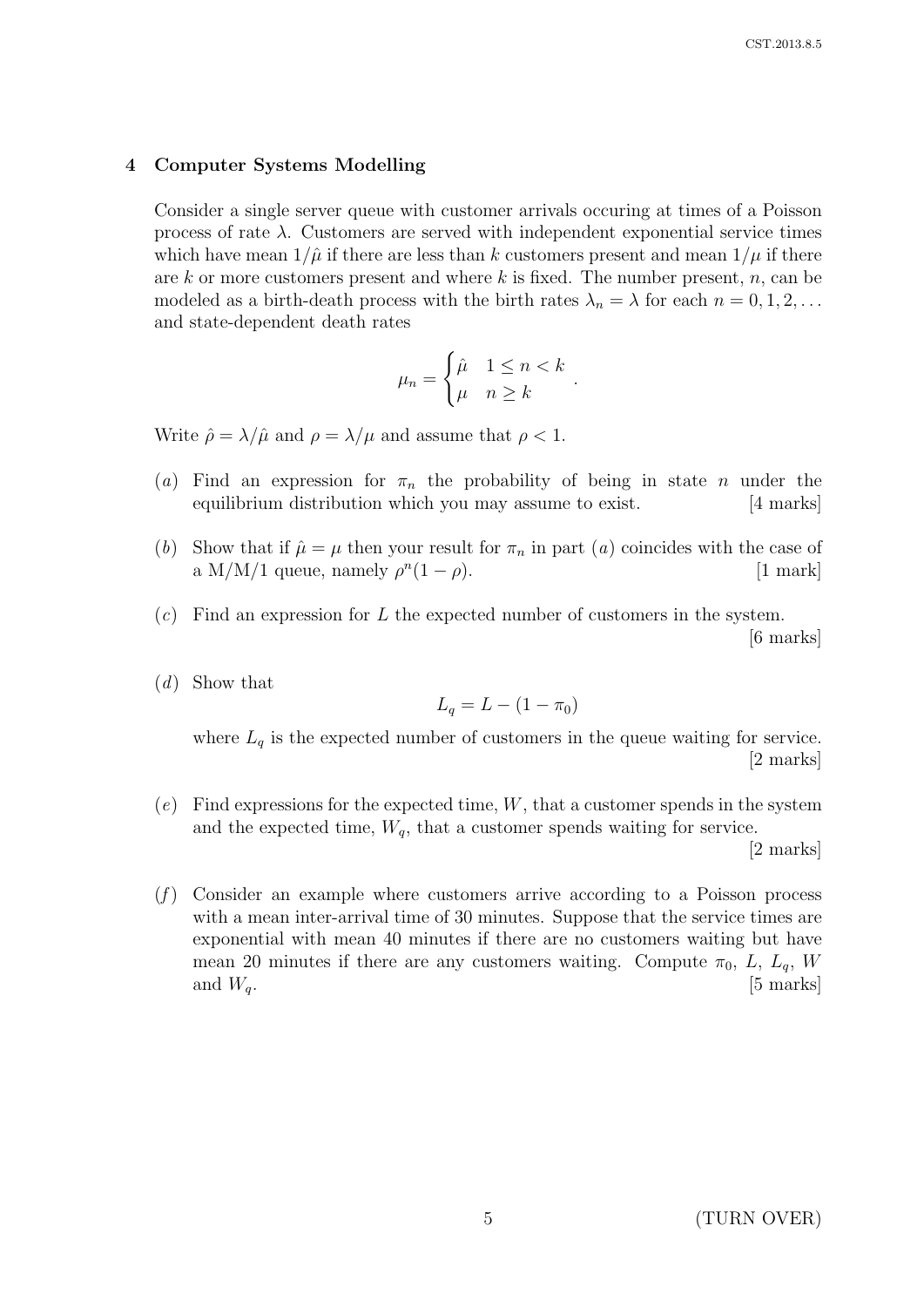#### 5 Computer Vision

(a) Consider the following 2D filter function  $f(x, y)$  incorporating the Laplacian operator that is often used in computer vision:

$$
f(x,y) = \left(\frac{\partial^2}{\partial x^2} + \frac{\partial^2}{\partial y^2}\right) e^{-(x^2 + y^2)/\sigma^2}
$$

- $(i)$  In 2D Fourier terms, what type of filter is this? Is it a lowpass, a highpass, or a bandpass filter? Justify your answer. [2 marks]
- $(ii)$  Are different orientations of image structure treated differently by this filter. and if so, how? Is it isotropic, or anisotropic? [2 marks]
- (*iii*) Approximately what is the spatial frequency bandwidth of this filter, in octaves? [Hint: the answer is independent of  $\sigma$ .] [2 marks]
- $(iv)$  What is meant by image operations "at a certain scale of analysis?" Explain the scale parameter  $\sigma$ , and define a scale-space fingerprint. [2 marks]
- (b) Write a block of pseudo-code for convolving an image with a feature-detecting kernel. (You may ignore out-of-bounds issues at the image array boundaries.) [3 marks]
- $(c)$  In pattern classification with two classes, explain how an ROC curve is derived from the underlying distributions. Define a threshold-independent performance metric based on the distributions' moments. [4 marks]
- (d) When visually inferring a 3D representation of a face, it is useful to extract separately both a shape model, and a texture model. Explain the purposes of these steps, their use in morphable models for pose-invariant face recognition, and how the shape and texture models are extracted and later re-combined.

[5 marks]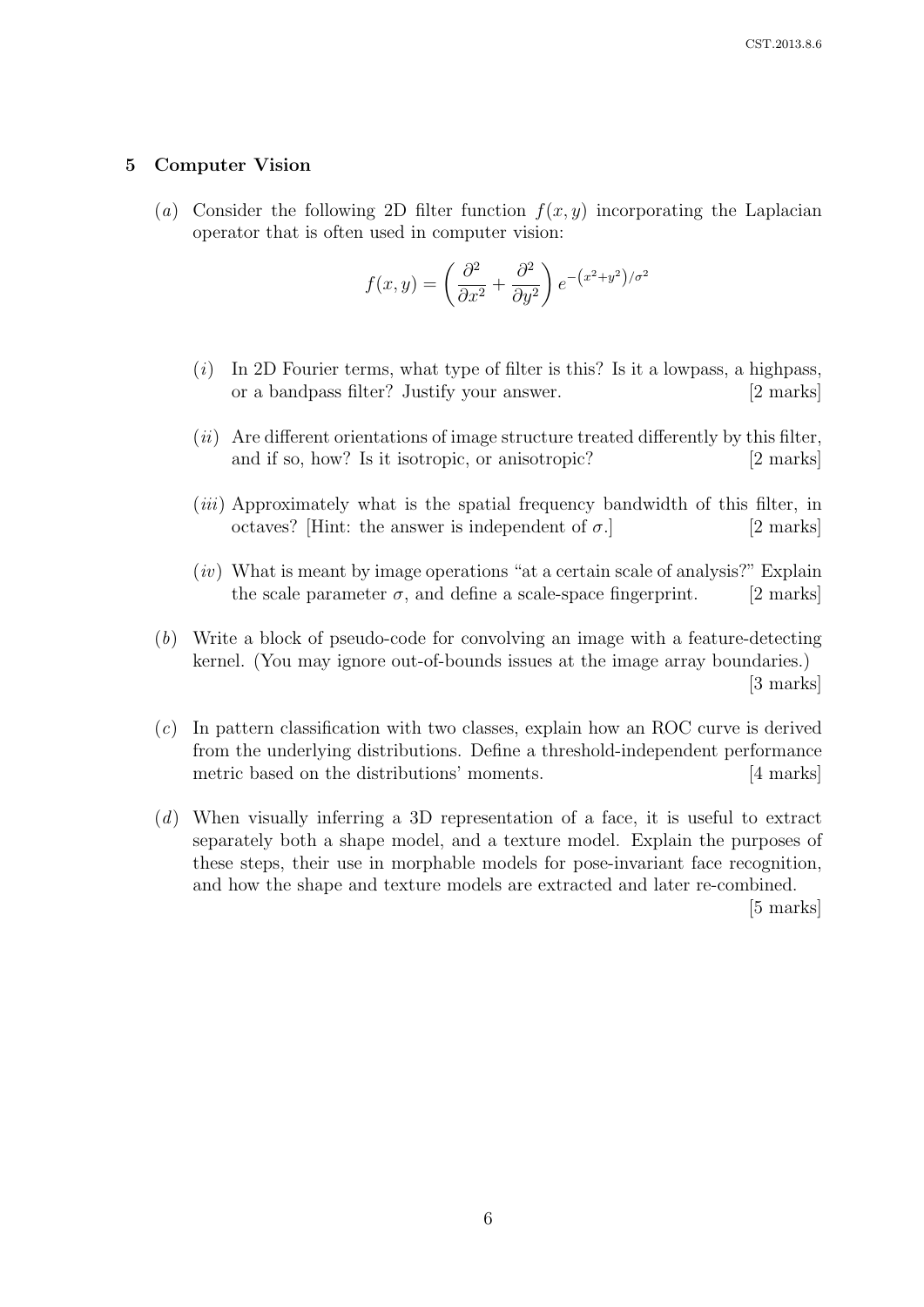### 6 Digital Signal Processing

Consider the discrete system

$$
y_n = \sum_{i=0}^{\infty} x_{n-2i} \cdot \left(-\frac{1}{2}\right)^i
$$

- (a) Write down the first 8 samples of the impulse response of this filter. [2 marks]
- (b) Provide the finite-difference equation of an equivalent recursive filter that can be implemented with not more than two delay elements. [4 marks]
- (c) What is the z-transform  $H(z)$  of the impulse response of this filter? [4 marks]
- (d) Where are the zeros and poles of  $H(z)$ ? [6 marks]
- (e) We now operate this discrete system at sampling frequency  $f_s = 1$  MHz and feed it with input  $x_n = \cos(2\pi f n/f_s)$ . For which f (with  $0 \le f \le f_s/2$ ) will the peak amplitude of the output sequence  $\{y_n\}$  be largest, and how large will it be? [4 marks]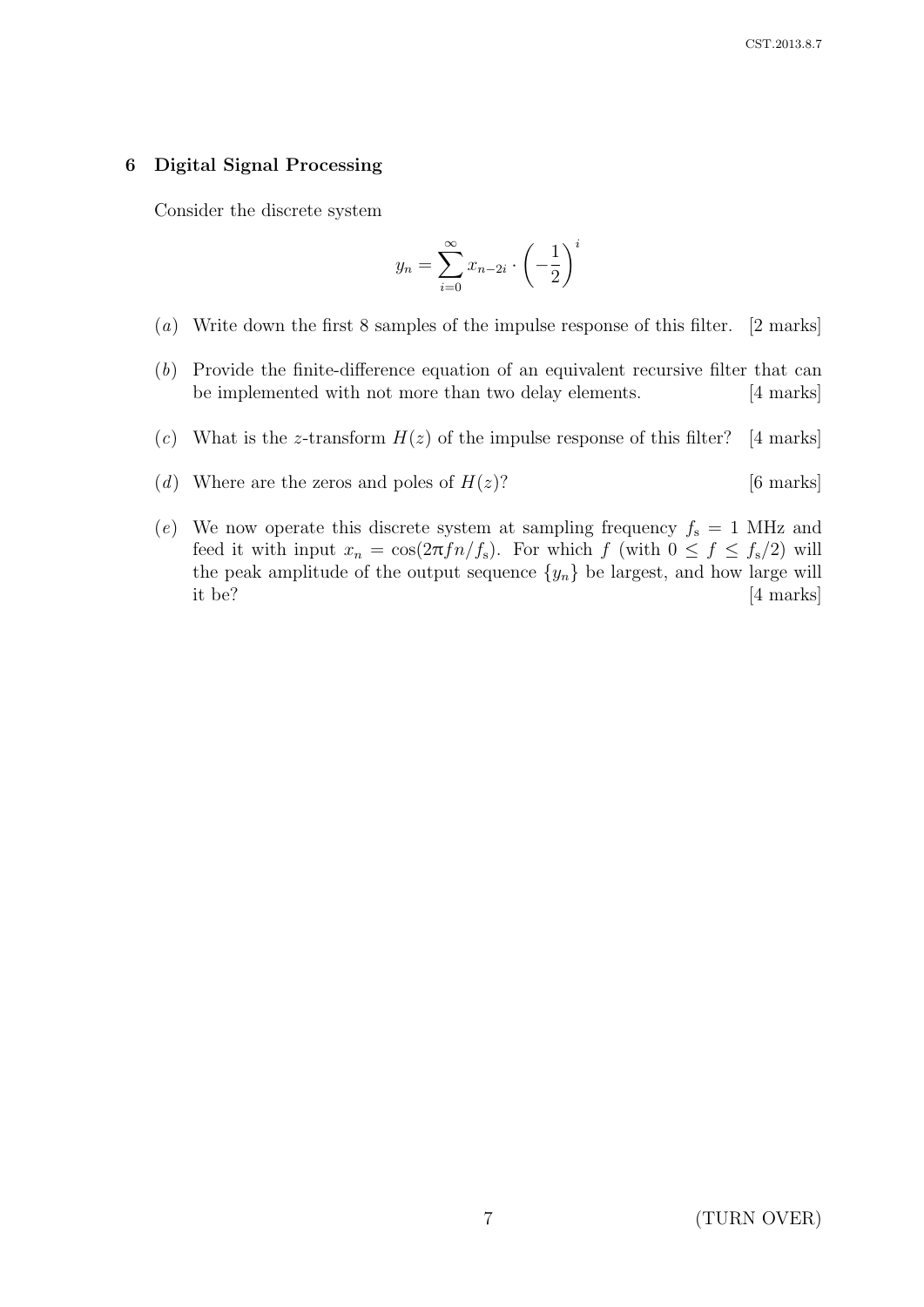# 7 E-Commerce

(a) Discuss how you would use social media to attract traffic to your website.

[4 marks]

- (b) Discuss the difficulties in measuring the use of your website and related social media campaign. [5 marks]
- (c) Discuss whether the use of third party analytics creates opportunities to leak personal information. [5 marks]
- $(d)$  Discuss why it is sometimes good to give things away. [6 marks]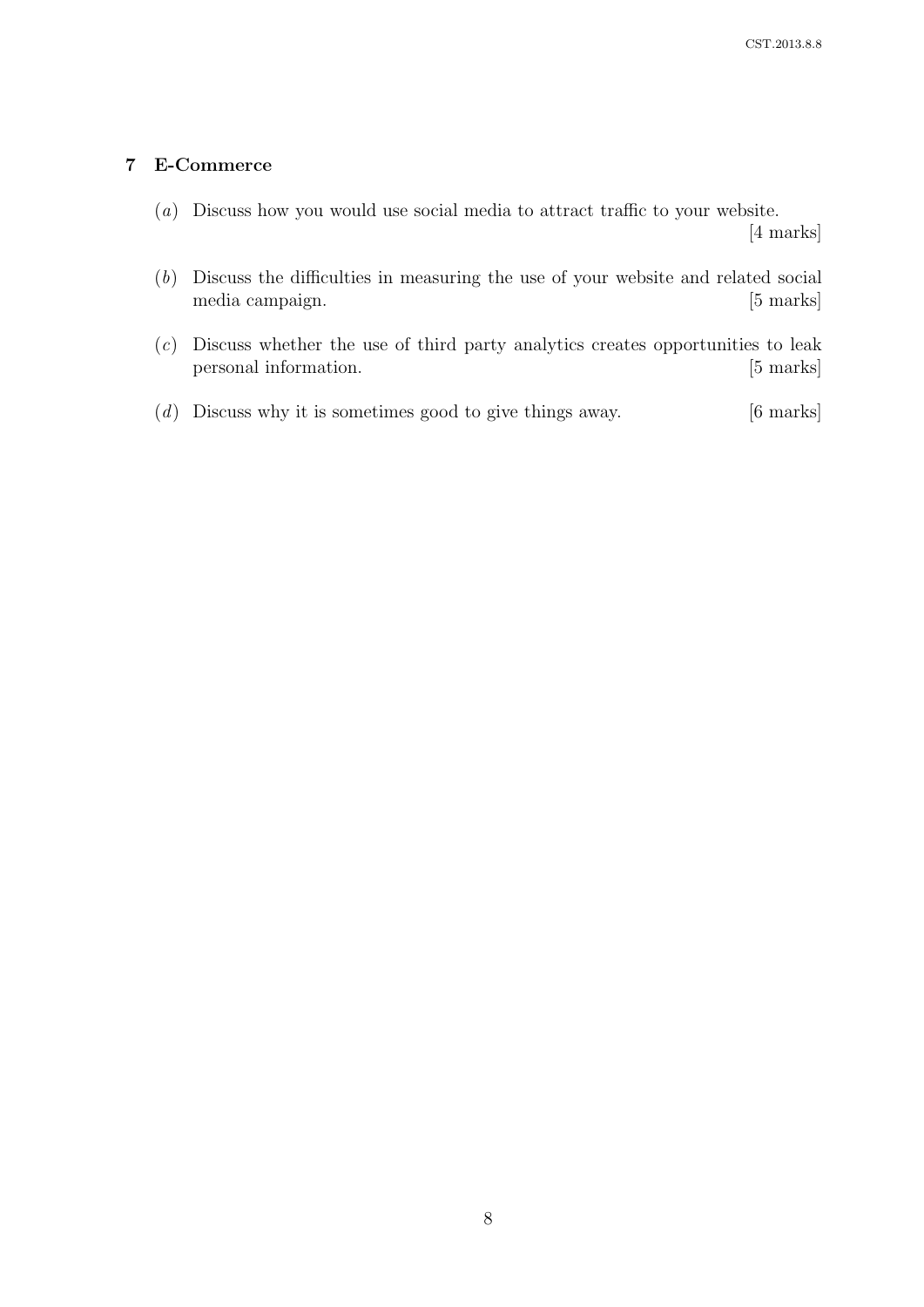### 8 Hoare Logic

Use notation from logic  $(\forall, \exists, \text{etc.})$  in your answers to the questions below.

- (a) Define the semantics of the partial correctness Hoare triple,  $\{P\} C \{Q\}$ . Briefly explain this definition. [3 marks]
- (b) Define the semantics of the total correctness Hoare triple,  $[P] C [Q]$ . Explain what is 'total' about total correctness. [3 marks]
- (c) State an inference rule for partial correctness Hoare Logic that is not sound in total correctness Hoare Logic. Explain your choice. [3 marks]
- (d) State and briefly explain the semantics of the separation logic Hoare triple. Point out at least two differences between  $\{P\} C \{Q\}$  in traditional Hoare logic and separation logic. [5 marks]
- (e) Carefully state an inference rule that is part of separation logic but not present in traditional Hoare logic. [3 marks]
- $(f)$  Point out at least two aspects in which the semantics of Hoare logic or separation logic do not reflect the semantics of real programming languages. [3 marks]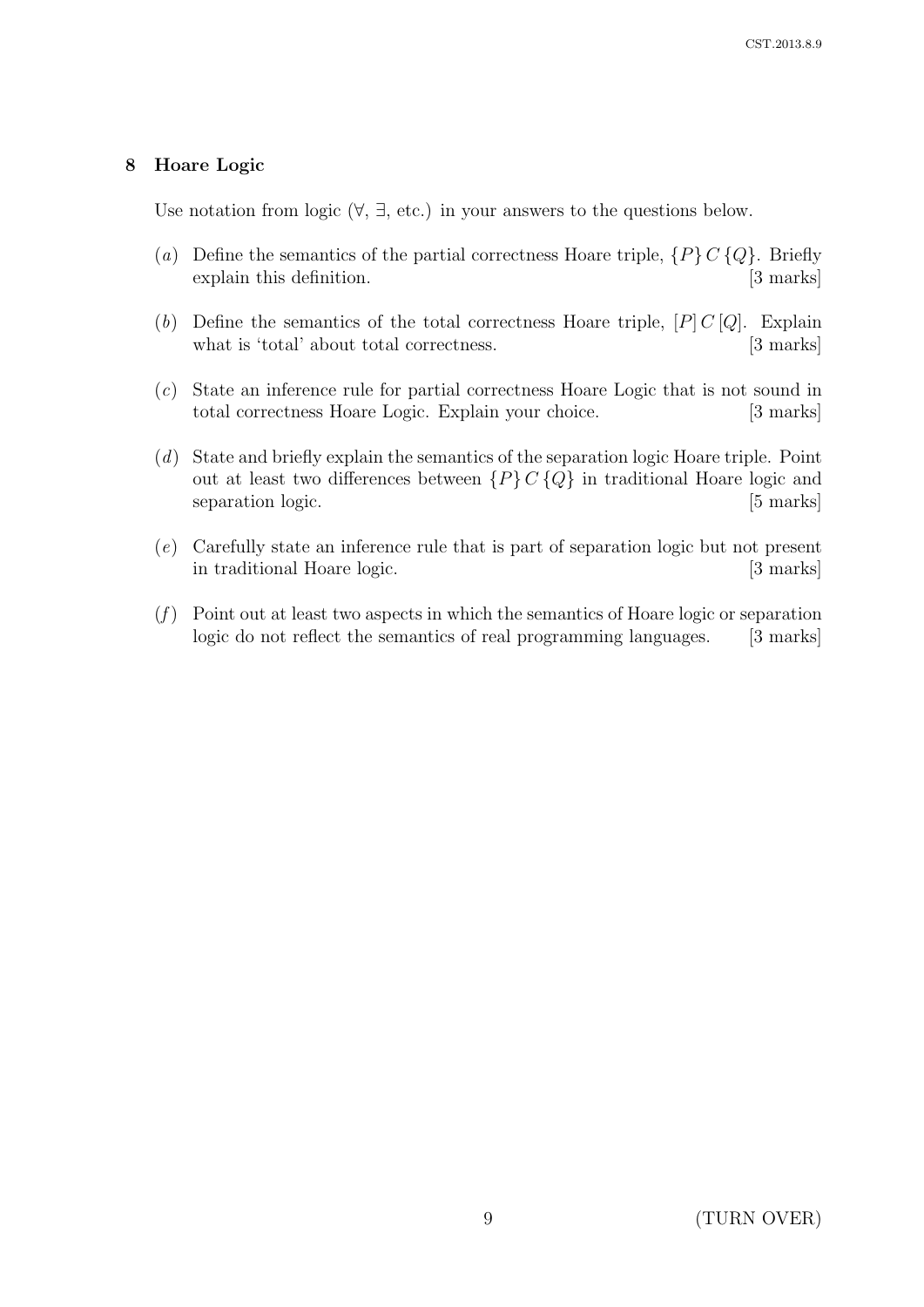### 9 Information Retrieval

Question Answering (QA) is the task of building a system that can select answer strings from a corpus, in response to a natural language question.

- (a) Mean Reciprocal Rank (MRR) has been used for several years by the TREC QA organisers as the main evaluation metric. Give the formula for MRR, and state two disadvantages of this method. [4 marks]
- (b) The Microsoft system competing in the TREC-10 conference (QA track) used an unusual approach for Question Answering (QA). Give a brief overview of how the system works. [4 marks]
- (c) Describe in detail, with an example, how the Microsoft system generates query strings and scores answers. [6 marks]
- (d) Consider the following question answer pair from the official TREC QA corpus:

Question: Who killed Abraham Lincoln? Answer: John Wilkes Booth is perhaps America's most infamous assassin. He is best known for having fired the bullet that ended Abe Lincoln's life.

Can the Microsoft system as described in part  $(b)$  be awarded a point in the TREC competition for finding this answer? If yes, describe how and under which conditions. If no, describe changes to the system in part  $(b)$  that would make it possible to do so. [6 marks]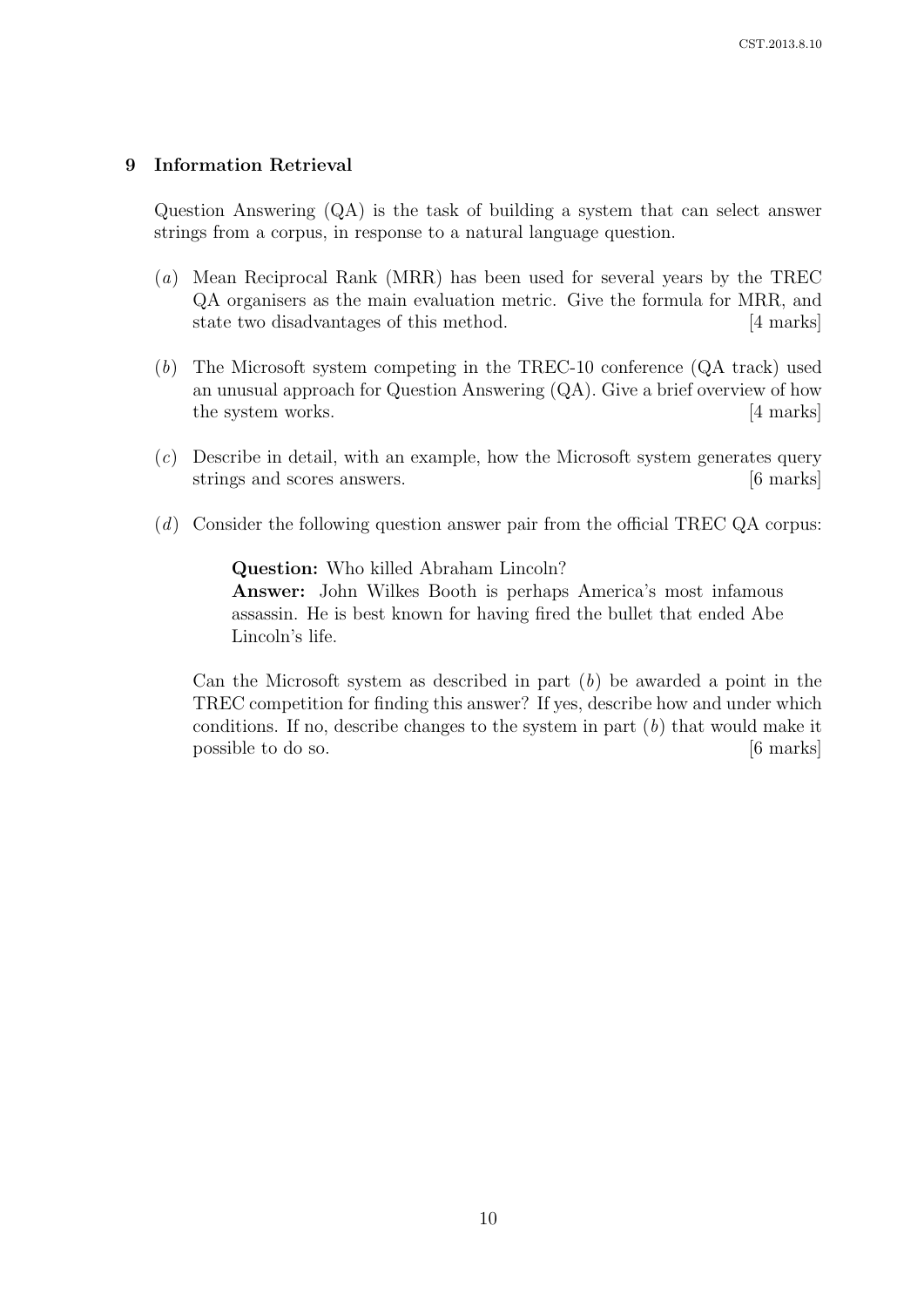# 10 Principles of Communications

The Internet makes use of distributed route computation algorithms such as link-state, distance-vector, and path-vector schemes. When these were designed and implemented in the early days, there was little information about the possible future statistical properties of the topology of the Internet. Since then, measurements show that the way the network has evolved has led to highly clustered, and possibly small-world characteristics in the graph representing the topology.

In this situation, how might you choose to design your routing system, and furthermore how might the topology impact how you choose to represent the graph for the purposes of a link-state or distance-vector computation, and for forwarding? [20 marks]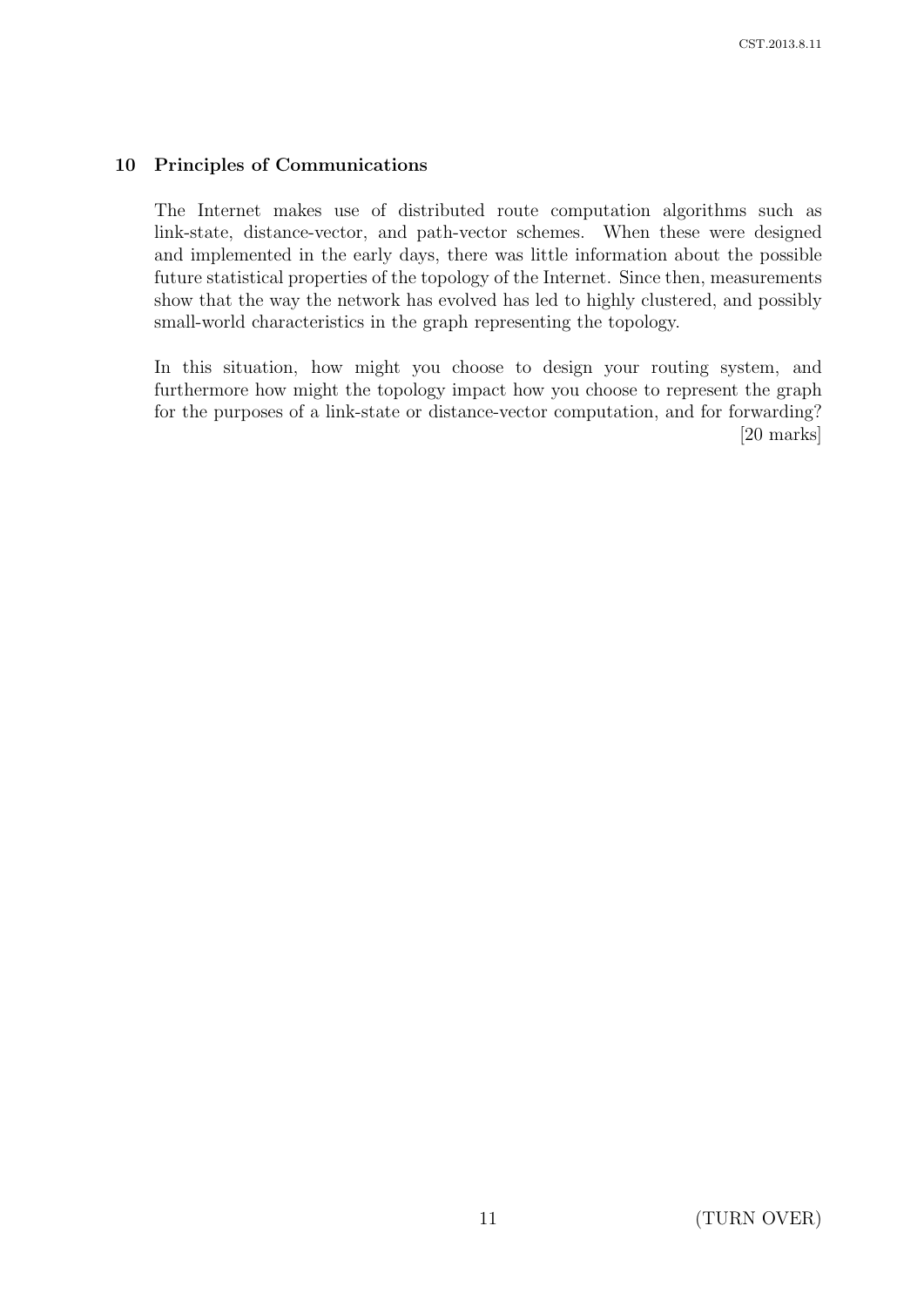#### 11 Quantum Computing

Let  $a_0a_1$  be the two-bit representation of  $a \in \{0, 1, 2, 3\}$ . We define the 2-bit Boolean function  $f_a$  by:

 $f_a(x_0, x_1) = (a_0 \cdot x_0) \oplus (a_1 \cdot x_1).$ 

where  $\cdot$  denotes Boolean and and  $\oplus$  represents exclusive or.

For each such function f, let  $U_f$  denote the 3-qubit unitary operator that computes  $f$  in the sense that:

$$
U_f|x_0x_1y\rangle=|x_0x_1\rangle|y\oplus f(x_0,x_1)\rangle.
$$

In the following,  $H^{\otimes n}$  denotes the *n*-bit Hadamard operator.

- (a) Show how  $U_{f_2}$  can be implemented with the use of **C-NOT** gates. [3 marks]
- (b) Show that:

$$
(H^{\otimes 2} \mathsf{C}\text{-}\mathsf{NOT} H^{\otimes 2})|xy\rangle = \mathsf{C}\text{-}\mathsf{NOT}|yx\rangle.
$$
 [3 marks]

- $(c)$  Using  $(b)$  or otherwise, show that for each of the four possible values of a, the operator  $(H^{\otimes 3}U_{f_a}H^{\otimes 3})$  can be implemented as a circuit using only **C-NOT** gates. [6 marks]
- (d) Given a black box implementing  $U_{f_a}$  for an unknown value of a, show that we can construct a quantum circuit that determines the value of a with certainty, using the black box only once.

[*Hint*: Consider the circuit from  $(c)$  applied to a suitable computational basis state.]

[8 marks]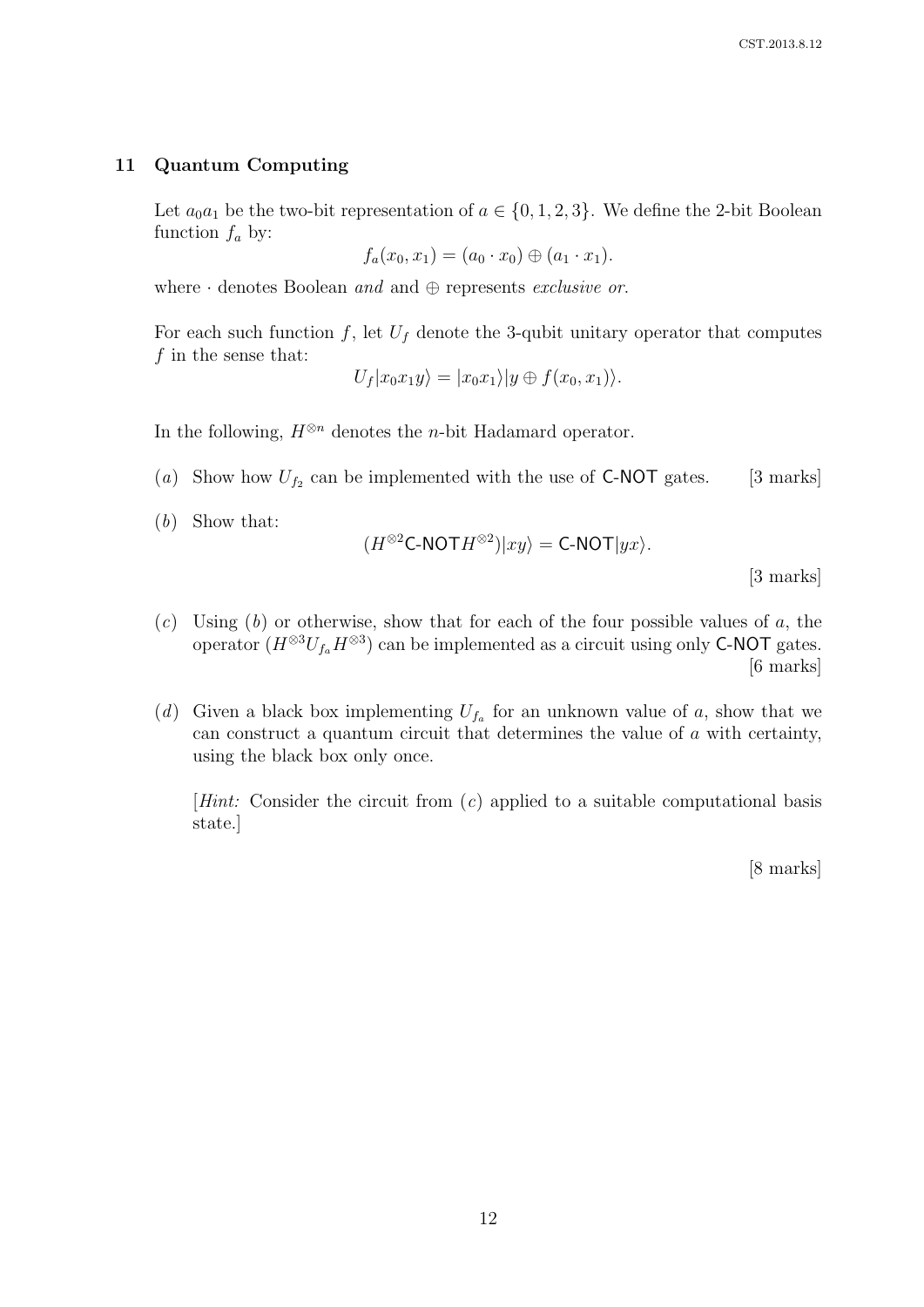## 12 Security II

The RSA public-key crypto system performs calculations in the group  $\mathbb{Z}_n$ , with  $n = pq$ being the product of two large prime numbers  $p$  and  $q$ . The public key consists of the tuple  $(n, e)$ , with  $gcd(\phi(n), e) = 1$ , and the corresponding private key is  $(n, d)$ . A message  $m \in \mathbb{Z}_n$  is encrypted via  $c = m^e \mod n$  and decrypted as  $m = c^d \mod n$ .

- (a) Given p, q, and e, how can you apply the extended Euclidian algorithm to find a suitable  $d$ ? [6 marks]
- (b) If we modified RSA to use as the public modulus a prime number instead of a composite of two large prime numbers, that is  $n = p$  instead of  $n = pq$ , would this affect its security, and if so how? [4 marks]
- (c) In the UltraSecure virtual-private network, each router knows of each of its remote communication peers the RSA public key  $(n, e)$ , which all have  $e = 3$ and  $2^{1023} \leq n < 2^{1024}$ . If router *alice* needs to establish a shared 256-bit AES secret key k with remote router bob, it looks up bob's  $(n, e)$  and then uses this method:
	- alice picks  $k \in \{0,1\}^{256}$  by reading 32 bytes from /dev/random
	- *alice* interprets k as binary integer m with  $0 \le m < 2^{256}$
	- alice sends  $c = m^e \mod n$  to bob
	- *bob* decrypts c into m and recovers k (by removing leading zeros)

Then *alice* and *bob* secure the rest of their communication with shared secret  $k$ .

- (i) How could an eavesdropper obtain m from  $c$ ? [4 marks]
- (*ii*) Suggest a better method of using RSA to establish an AES key than the one given above. [6 marks]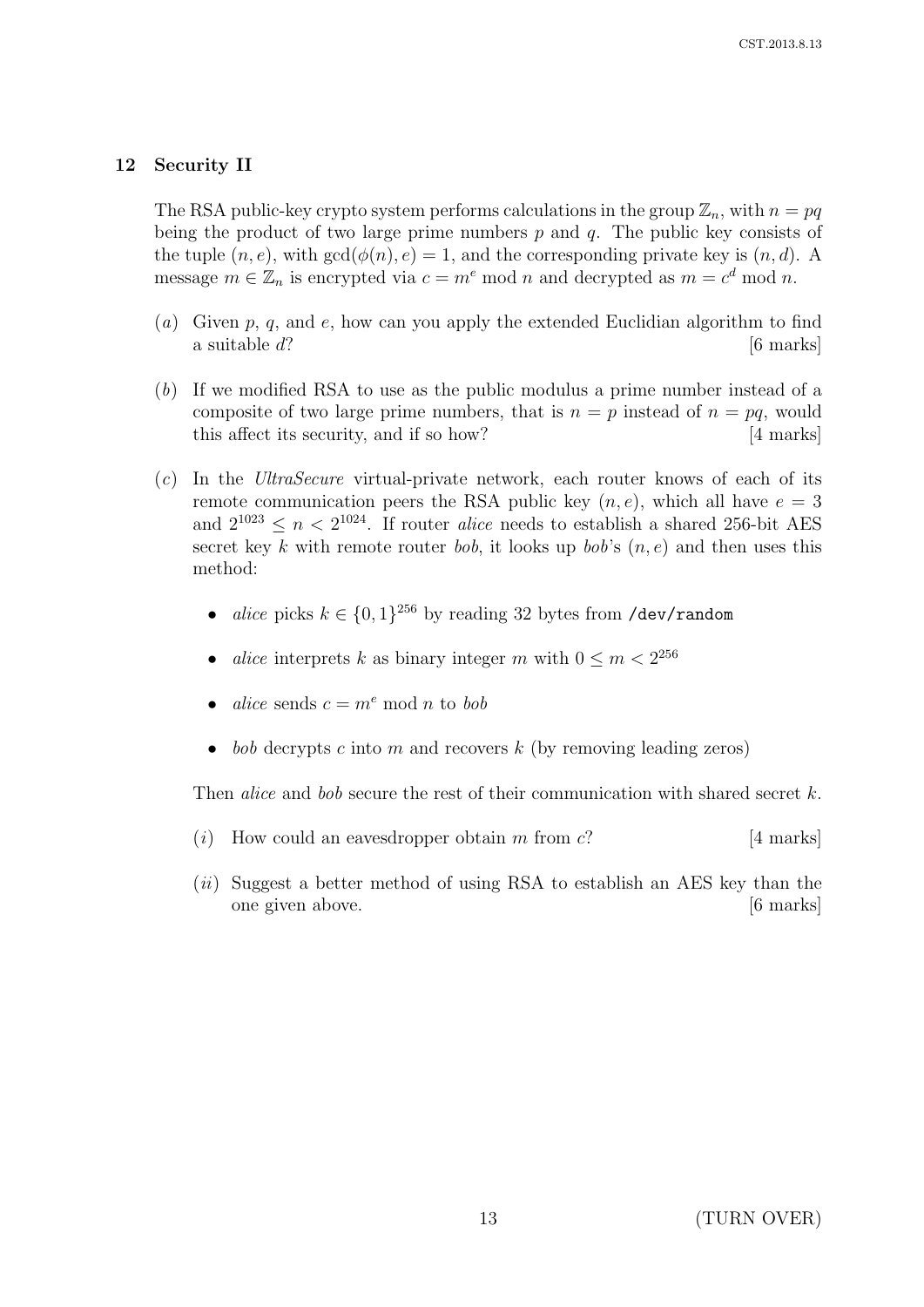# 13 System-on-Chip Design

(a) Why do System-on-Chip designs use both on/off power control over subsystems as well as adjustable supply voltages when a subsystem is switched on?

[5 marks]

- $(b)$  How might the two techniques from part  $(a)$  be used in conjunction in a server that contains four similar processing elements that take jobs from a shared queue? State any assumptions you make. For instance, you might assume each processing element consists of about 50,000 gates, that job queue entries are about a kilobyte in length and that their arrival rate varies greatly. [5 marks]
- (c) A simulation of the four processing elements that modelled each gate in detail would be slow. Briefly describe two alternative simulation models that respectively model less and far less detail, while still preserving accuracy in terms of the job queue length variation. [3 marks each]
- (d) Would the supply voltage variation need to be modelled in each of your two models of part  $(c)$ ? [2 marks]
- (e) How can a single simulation mix a low-level model of one processing element with a high-level model of the remainder? [2 marks]